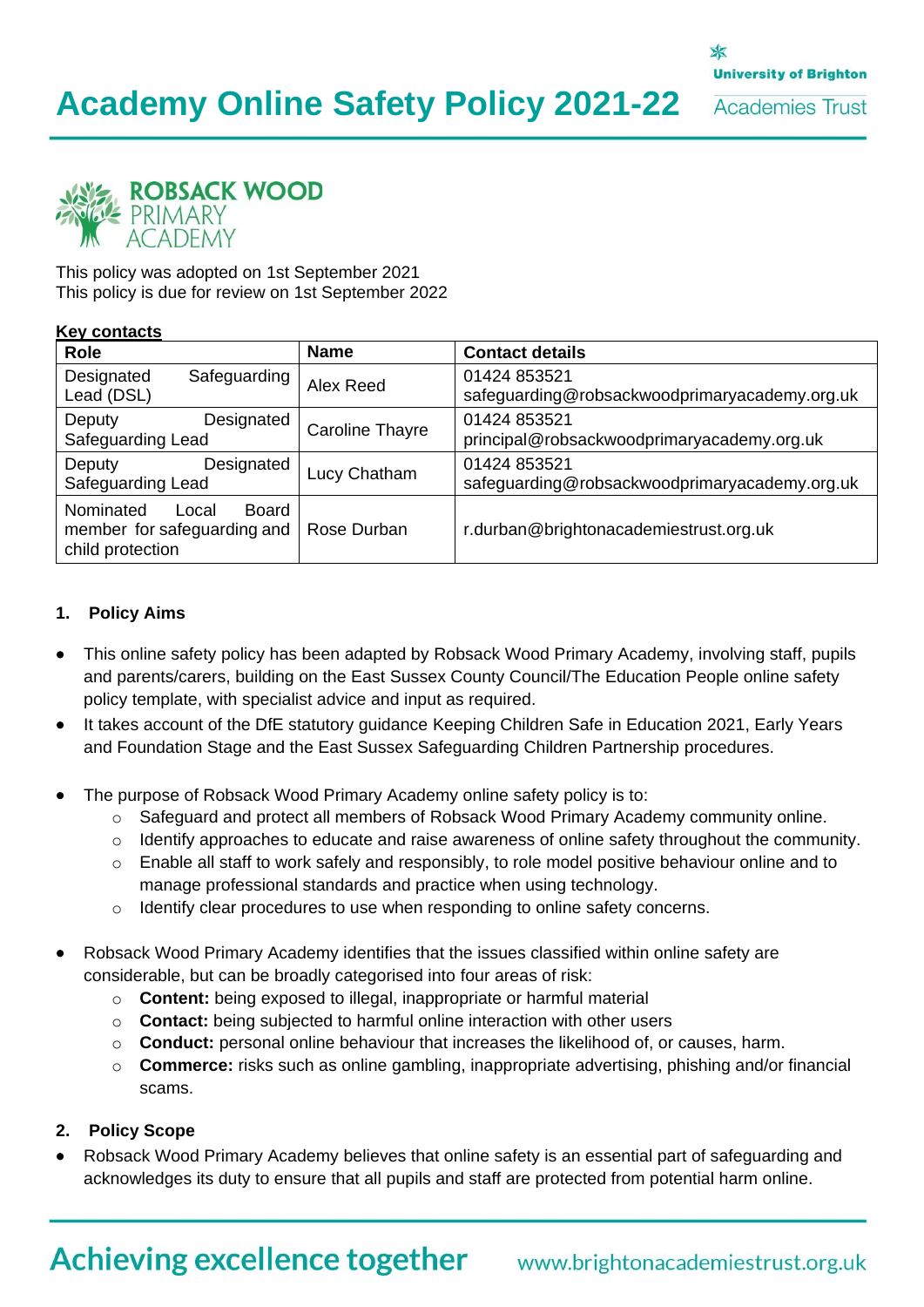- Robsack Wood Primary Academy identifies that the internet and associated devices, such as computers, tablets, mobile phones and games consoles, are an important part of everyday life.
- Robsack Wood Primary Academy believes that pupils should be empowered to build resilience and to develop strategies to manage and respond to risk online.
- This policy applies to all staff including the Board of Trustees, Local Board members, teachers, support staff, external contractors, visitors, volunteers and other individuals who work for, or provide services on behalf of the academy (collectively referred to as "staff" in this policy) as well as pupils, parents and carers.
- This policy applies to all access to the internet and use of technology, including personal devices, or where pupils, staff or other individuals have been provided with Trust/academy issued devices for use off-site, such as a work laptops, tablets or mobile phones.
- The Education and Inspections Act 2006 empowers Principals to such extent as is reasonable to regulate the behaviour of pupils when they are off the academy site and empowers members of staff to impose disciplinary penalties for inappropriate behaviour. E.g. online bullying or online safety incidents which may take place outside of the academy but is linked to member of the academy.
- In this respect the academy will deal with such incidents within this policy and associated behaviour and anti-bullying policies to such extent as is reasonable and will, where known, inform parents/carers of incidents of inappropriate online safety behaviour that has taken place out of academy. Action can only be taken over issues covered by the published Behaviour Policy.

### **2.1 Links with other policies and practices**

- o This policy links with several other policies, practices and action plans including:
- o Academy Preventing Bullying policy
- o Acceptable Use Policies (AUP)
- o Staff Code of Conduct
- o Behaviour and Discipline policy
- o Academy Child Protection and Safeguarding policy
- o Curriculum policies, such as: Computing, Personal Social and Health Education (PSHE), Citizenship and Relationships and Sex Education (RSE)
- o Data Protection
- o Photography and image sharing policy
- o Social media policies

# **3. Monitoring and Review**

- Technology in this area evolves and changes rapidly; this policy will be reviewed at least annually
	- $\circ$  The policy will also be revised following any national or local policy requirements, any child protection concerns or any changes to the technical infrastructure
- We will regularly monitor internet use and evaluate online safety mechanisms to ensure that this policy is consistently applied.
- To ensure they have oversight of online safety, the Principal will be informed of online safety concerns, as appropriate.
- The named Local Board member for safeguarding will report on, at least, an annual basis to the Local Board on online safety practice and incidents, including outcomes.
- Any issues identified via monitoring will be incorporated into our action planning.

# **4. Roles and Responsibilities**

- The Designated Safeguarding Lead (DSL) (Alex Reed, Assistant Principal) has lead responsibility for online safety.
	- o Whilst activities of the designated safeguarding lead may be delegated to appropriately trained deputies, the ultimate lead responsibility for safeguarding and child protection remains with the DSL.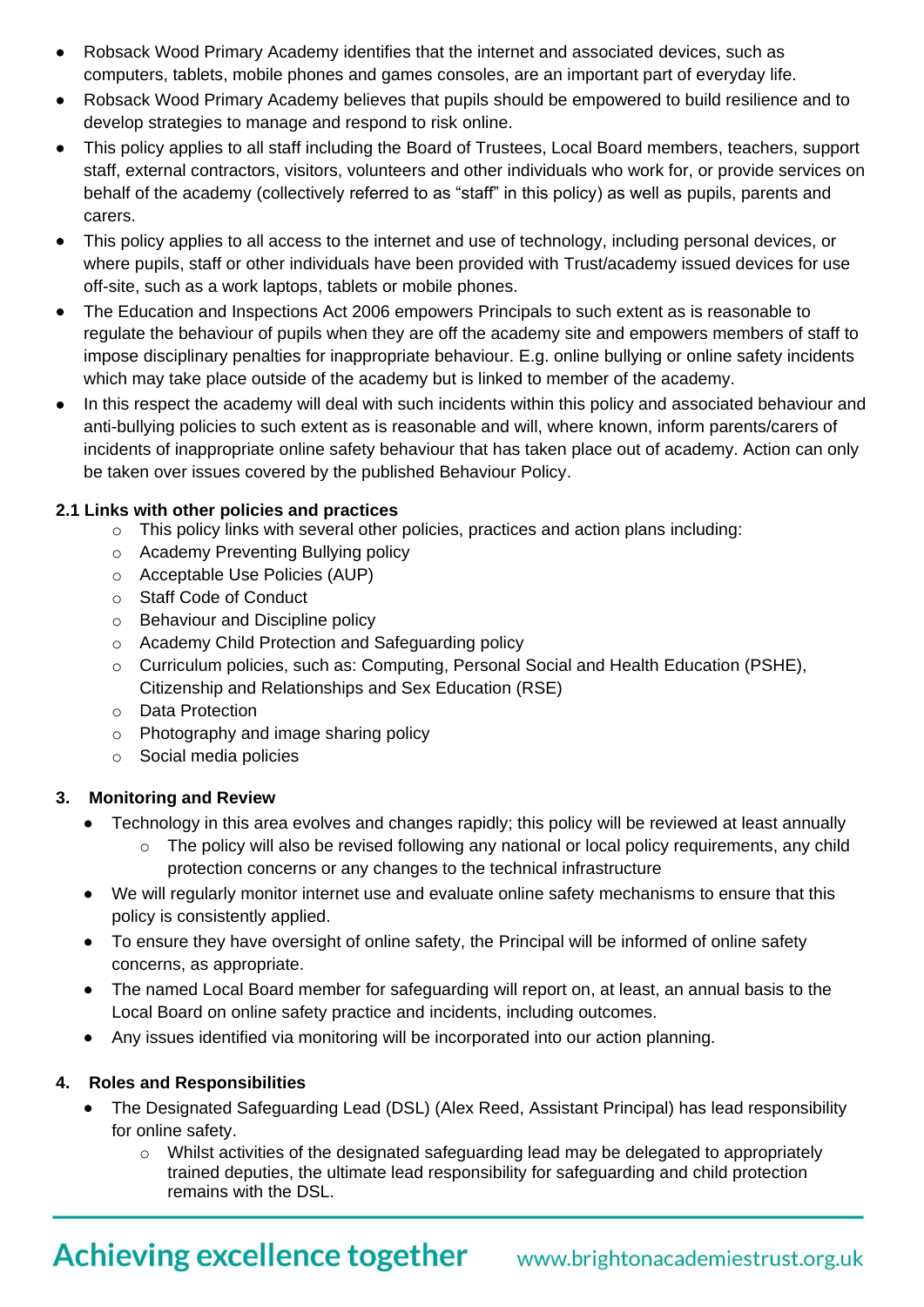• Robsack Wood Primary Academy recognises that all members of the community have important roles and responsibilities to play with regards to online safety.

# **4.1 The Board of Trustees will:**

- Ensure that online safety is viewed as a safeguarding issue and that practice is in line with national and local recommendations and requirements.
- Ensure there are appropriate and up-to-date policies regarding online safety; including a staff code of conduct and acceptable use policies, which covers acceptable use of technology.
- Ensure that suitable and appropriate filtering and monitoring systems are in place which enable technical staff to monitor the safety and security of our systems and networks; as schools increasingly work online, it is essential that children are safeguarded from potentially harmful and inappropriate online material (including when they are online at home).

# **4.2 The Principal will:**

- Ensure that online safety is embedded within a progressive curriculum, which enables all pupils to develop an age-appropriate understanding of online safety.
- Support the DSL and any deputies by ensuring they have appropriate time and resources to fulfil their online safety responsibilities.
- Recognise that a one size fits all approach may not be appropriate for all children and a more personalised or contextualised approach to online safety is used for more vulnerable children and children with SEND
- Ensure that ALL members of staff receive regular, updated, and appropriate online safety training which is integrated, aligned and considered as part of the whole academy or college safeguarding approach.
- Ensure there are robust reporting channels for the community to access regarding online safety concerns, including internal, local and national support.
- Ensure that appropriate risk assessments are undertaken regarding the safe use of technology.
- Audit and evaluate online safety practice, ideally annually, to identify strengths and areas for improvement.

# **4.3 The Designated Safeguarding Lead (DSL) will:**

- Act as a named point of contact on all online safeguarding issues and liaise with other members of staff or other agencies, as appropriate.
- Work alongside deputy DSLs to ensure online safety is recognised as part of the academy's safeguarding responsibilities and that a coordinated approach is implemented.
- Liaise with staff (especially pastoral support staff, school nurses, IT technicians, senior mental health leads and SENCOs) on matters of safeguarding that include online and digital safety.
- Ensure all members of staff receive regular, up-to-date and appropriate online safety training.
- Access regular and appropriate training and support to ensure they understand the unique risks associated with online safety and have the relevant knowledge and up to date required to keep pupils safe online
- Access regular and appropriate training and support to ensure they recognise the additional risks that pupils with SEN and disabilities (SEND) face online, for example, from online bullying, grooming and radicalisation
- Keep up to date with current research, legislation and trends regarding online safety and communicate this with the community, as appropriate.
- Work with staff to coordinate participation in local and national events to promote positive online behaviour, such as Safer Internet Day.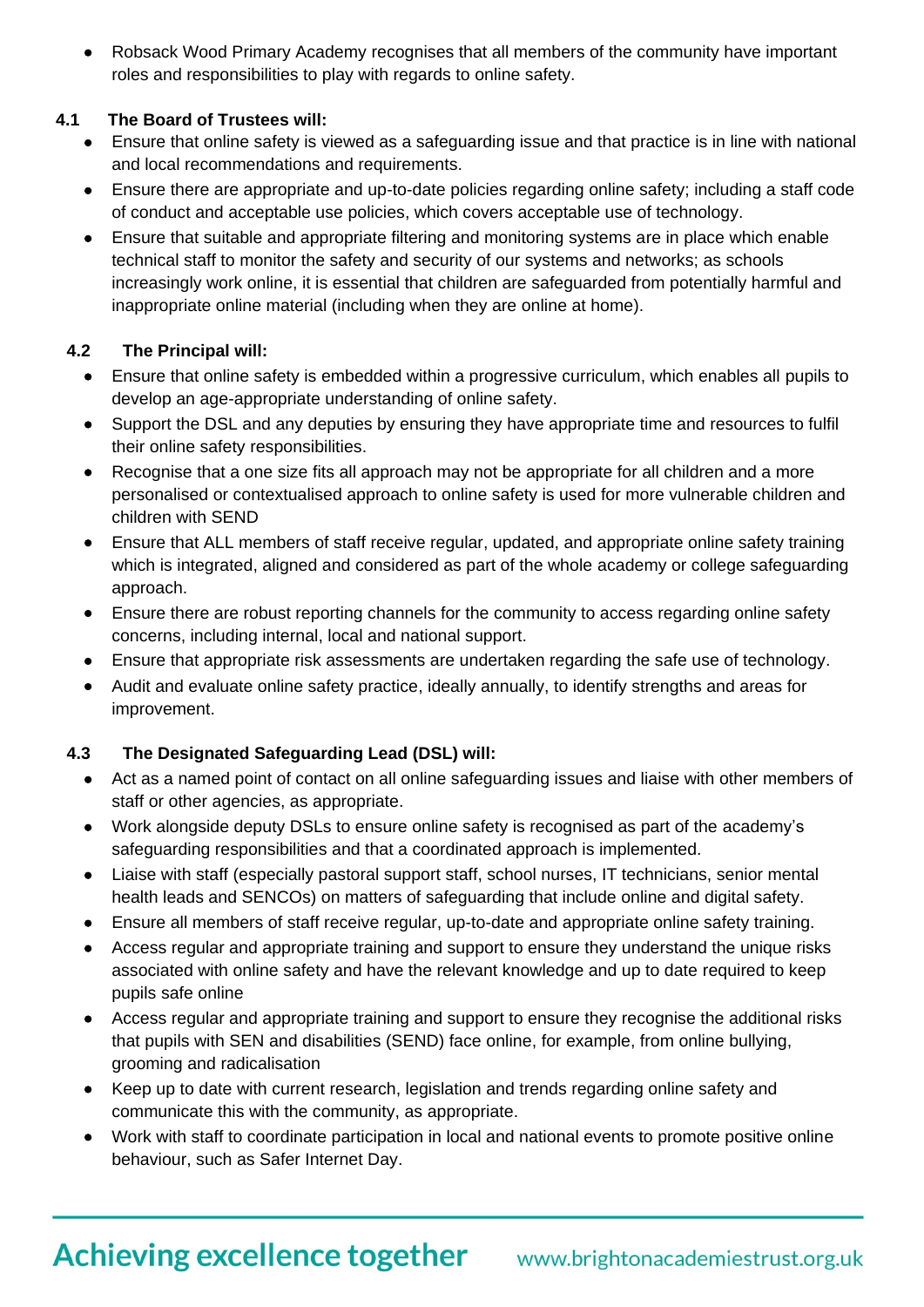- Ensure that online safety is promoted to parents, carers and the wider community, through a variety of channels and approaches.
- Maintain records of online safety concerns, as well as actions taken, as part of the academy's safeguarding recording mechanisms.
- Monitor online safety incidents to identify gaps and trends, and use this data to update the education response, policies and procedures.
- Report online safety concerns as appropriate.
- Work with the leadership team to review and update online safety policies on a regular basis (at least annually) with stakeholder input.
- Meet regularly (three times per year) with the Local Board Link member for safeguarding and provide information to the Principal to ensure that online safety concerns are reported to the Local Board via the Principal's report.

# **4.4 It is the responsibility of all members of staff to:**

- Be aware that technology is a significant component of many safeguarding and wellbeing issues and that children are at risk of abuse online as well as face to face and that in many cases abuse will take place concurrently via online channels and in daily life.
- Contribute to the development of online safety policies.
- Read and adhere to the online safety policy and acceptable use policies.
- Take responsibility for the security of academy systems and the data they use or have access to.
- Model good practice when using technology and maintain a professional level of conduct in their personal use of technology, both on and off site.
- Embed online safety education in curriculum delivery, wherever possible.
- Have an awareness of a range of online safety issues and how they may be experienced by the children in their care.
- Identify online safety concerns and take appropriate action by following the academy's safeguarding policies and procedures.
- Proactively monitor the use of digital technologies, mobile devices, cameras etc in lessons and other academy activities and implement current policies with regard to these devices
- Know when and how to escalate online safety issues, including signposting to appropriate support, internally and externally.
- Take personal responsibility for professional development in this area.
- Ensure that pupils are guided to sites checked as suitable for their use and that processes are in place for dealing with any unsuitable material that is found in internet searches.
- Reinforce the academy's online safety messages when teaching lessons online

# **4.5 It is the responsibility of pupils (at a level that is appropriate to their individual age and ability) to:**

- Engage in age appropriate online safety education opportunities.
- Contribute to the development of online safety policies.
- Read and adhere to the acceptable use policies.
- Understand the importance of good online safety practice out of the academy, and understand that this policy covers their actions outside of the academy if related to their membership of the academy
- Respect the feelings and rights of others both on and offline.
- Take responsibility for keeping themselves and others safe online.
- Seek help from a trusted adult, if there is a concern online, and support others that may be experiencing online safety issues.

### **4.6 It is the responsibility of parents and carers to:**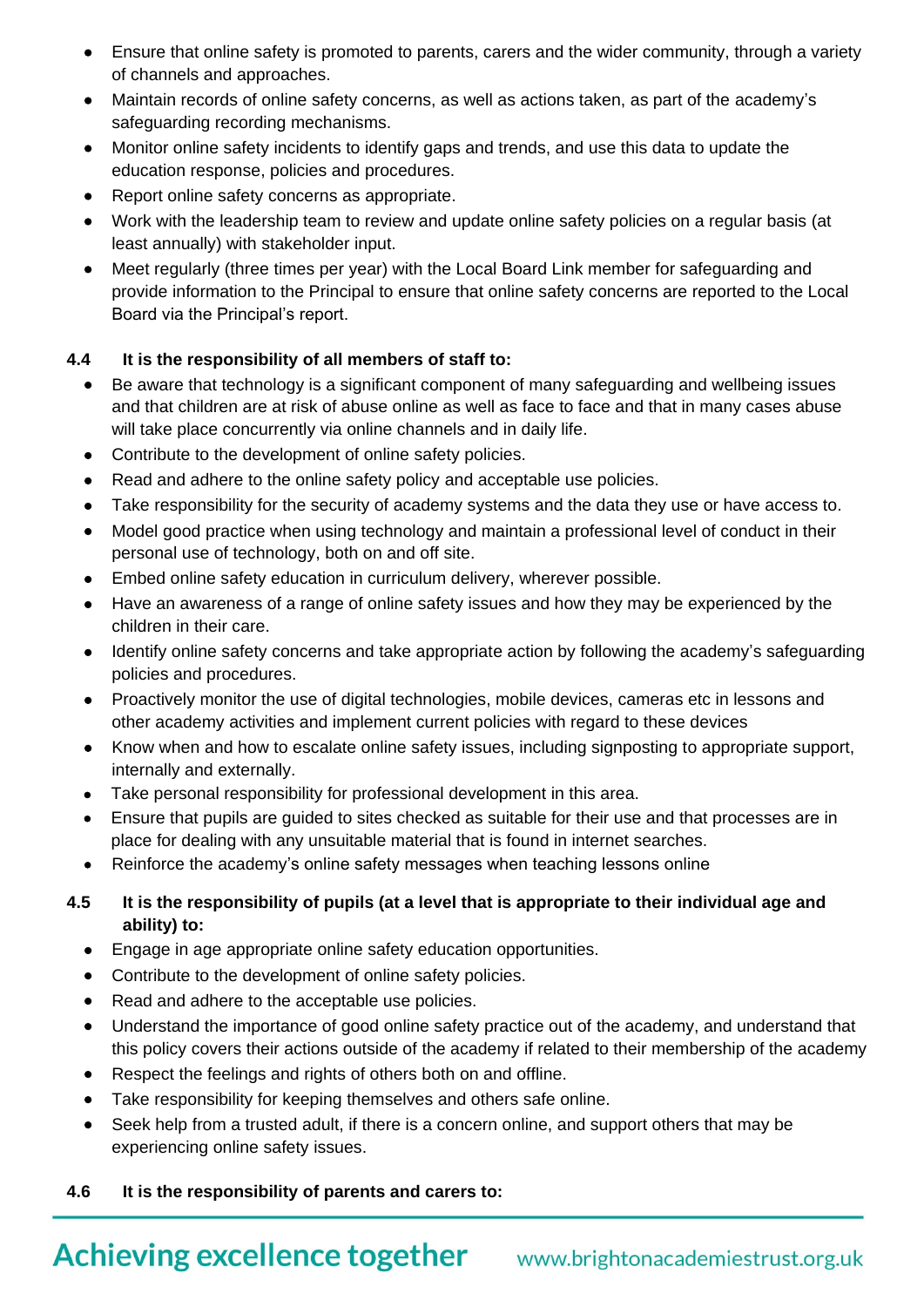- Read the acceptable use policies and encourage their children to adhere to them.
- Support our online safety approaches by discussing online safety issues with their children and reinforcing appropriate and safe online behaviours at home.
- Role model safe and appropriate use of technology and social media.
- Abide by the home-school agreement or acceptable use policies.
- Identify changes in behaviour that could indicate that their child is at risk of harm online.
- Seek help and support from the academy, or other appropriate agencies, if they or their child encounter risk or concerns online.
- Contribute to the development of the online safety policies.
- Use our systems, such as learning platforms, and other network resources, safely and appropriately.
- Take responsibility for their own awareness in relation to the risks and opportunities posed by new and emerging technologies.

# **4.7 The Trust ICT team will:**

- Provide technical support and perspective to the DSL and leadership team, especially in the development and implementation of appropriate online safety policies and procedures.
- Implement appropriate security measures to ensure that the academy's IT infrastructure/system is secure and not open to misuse or malicious attack, whilst allowing learning opportunities to be maximised.
- Ensure that our filtering policy is applied and updated on a regular basis; responsibility for its implementation is shared with the leadership team.
- Ensure that any safeguarding concerns, identified through monitoring or filtering breaches are reported to the DSL (or deputy DSLs), in accordance with the safeguarding procedures.

### **5. Education and Engagement Approaches**

### **5.1 Education and engagement with pupils**

- The academy will establish and embed a progressive online safety curriculum to raise awareness and promote safe and responsible online behaviour at the academy and at home amongst pupils by:
	- $\circ$  Ensuring education regarding safe and responsible use precedes internet access.
	- o Including online safety in Personal, Social, Health and Economic (PSHE), Relationships and Sex Education (RSE) and computing programmes of study.
	- o Reinforcing online safety messages whenever technology or the internet is in use.
	- o Educating pupils in the effective use of the internet to research; including the skills of knowledge location, retrieval and evaluation.
	- o Teaching pupils to be critically aware of the materials they read and shown how to validate information before accepting its accuracy.
- The academy will support pupils to read and understand the acceptable use policies in a way which suits their age and ability by:
	- o Displaying acceptable use posters in all rooms with internet access.
	- o Informing pupils that network and internet use will be monitored for safety and security purposes and in accordance with legislation.
	- o Rewarding positive use of technology.
	- o Implementing appropriate peer education approaches.
	- o Providing online safety education and training as part of the transition programme across the key stages and when moving between establishments.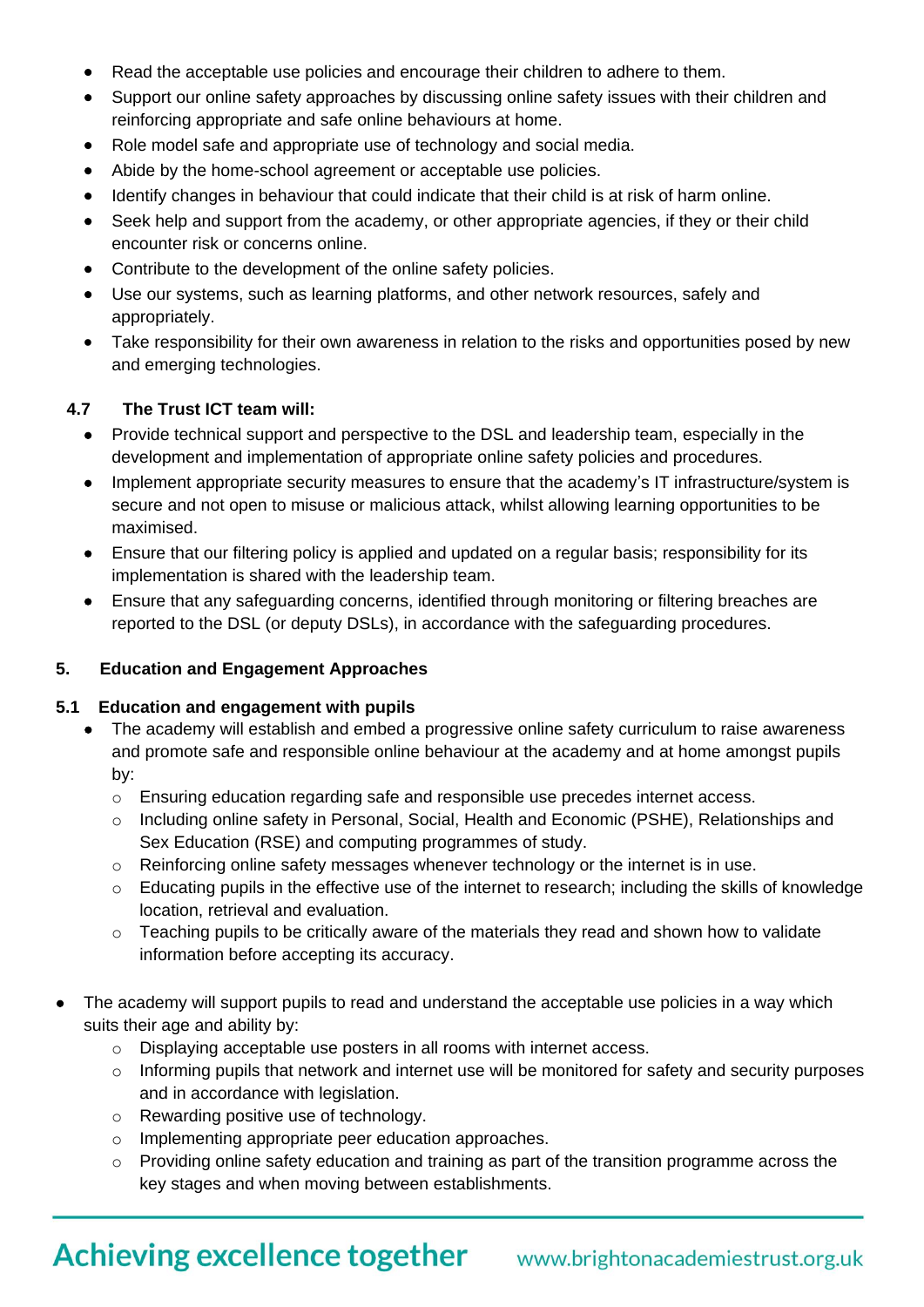- o Seeking pupil/student voice when writing and developing online safety policies and practices, including curriculum development and implementation.
- o Using support, such as external visitors, where appropriate, to complement and support our internal online safety education approaches.

# **5.2 Vulnerable Pupils**

- Robsack Wood Primary Academy recognises that some pupils are more vulnerable online due to a range of factors. This may include, but is not limited to children in care, children with Special Educational Needs and Disabilities (SEND) or mental health needs, children with English as an additional language (EAL) and children experiencing trauma or loss.
- Robsack Wood Primary Academy will ensure that specific search engines are used by staff to support vulnerable pupils. This would include, but are not limited to: Kiddle.Co and 2Lingual.
- Robsack Wood Primary Academy will ensure that differentiated and ability appropriate online safety education, access and support is provided to vulnerable pupils.
- Pupils will be taught to assess content as their internet usage skills develop.
- Pupils will use age-appropriate tools to research internet content.
- The evaluation of online content materials is a part of teaching and learning in every subject and will be viewed as a whole-school requirement across the curriculum.
- When implementing an appropriate online safety policy and curriculum Robsack Wood Primary Academy will seek input from specialist staff as appropriate, including the SENCO (Annie Tanner) , Looked After Children Designated Teacher (Amanda Neill)

# **5.3 Training and engagement with staff**

We will:

- Provide and discuss the online safety policy and procedures with all members of staff as part of induction.
- Provide up-to-date and appropriate online safety training for all staff on a regular basis, with at least annual updates. This will include (but is not limited to):
	- o Academy the privacy levels of their personal sites.
	- o Being aware of location sharing services.
	- o Opting out of public listings on social networking sites.
	- o Logging out of accounts after use.
	- o Keeping passwords safe and confidential.
	- o Ensuring staff do not represent their personal views as that of the academy/Trust.
	- o This will be achieved by continued use of Educare, our online training platform, CPD sessions, team meetings, staff inset days and face to face Child Protection training every September
	- o This will cover the potential risks posed to pupils (Content, Contact, Conduct and Commerce) as well as our professional practice expectations.
- Recognise the expertise staff build by undertaking safeguarding training and managing safeguarding concerns and provide opportunities for staff to contribute to and shape online safety policies and procedures.
- Make staff aware that our IT systems are monitored, and that activity can be traced to individual users; staff will be reminded to behave professionally and in accordance with our policies when accessing our systems and devices.
- Make staff aware that their online conduct outside of the academy, including personal use of social media, could have an impact on their professional role and reputation.
- Highlight useful educational resources and tools which staff should use, according to the age and ability of the pupils.
- Ensure all members of staff are aware of the procedures to follow regarding online safety concerns affecting pupils, colleagues or other members of the community.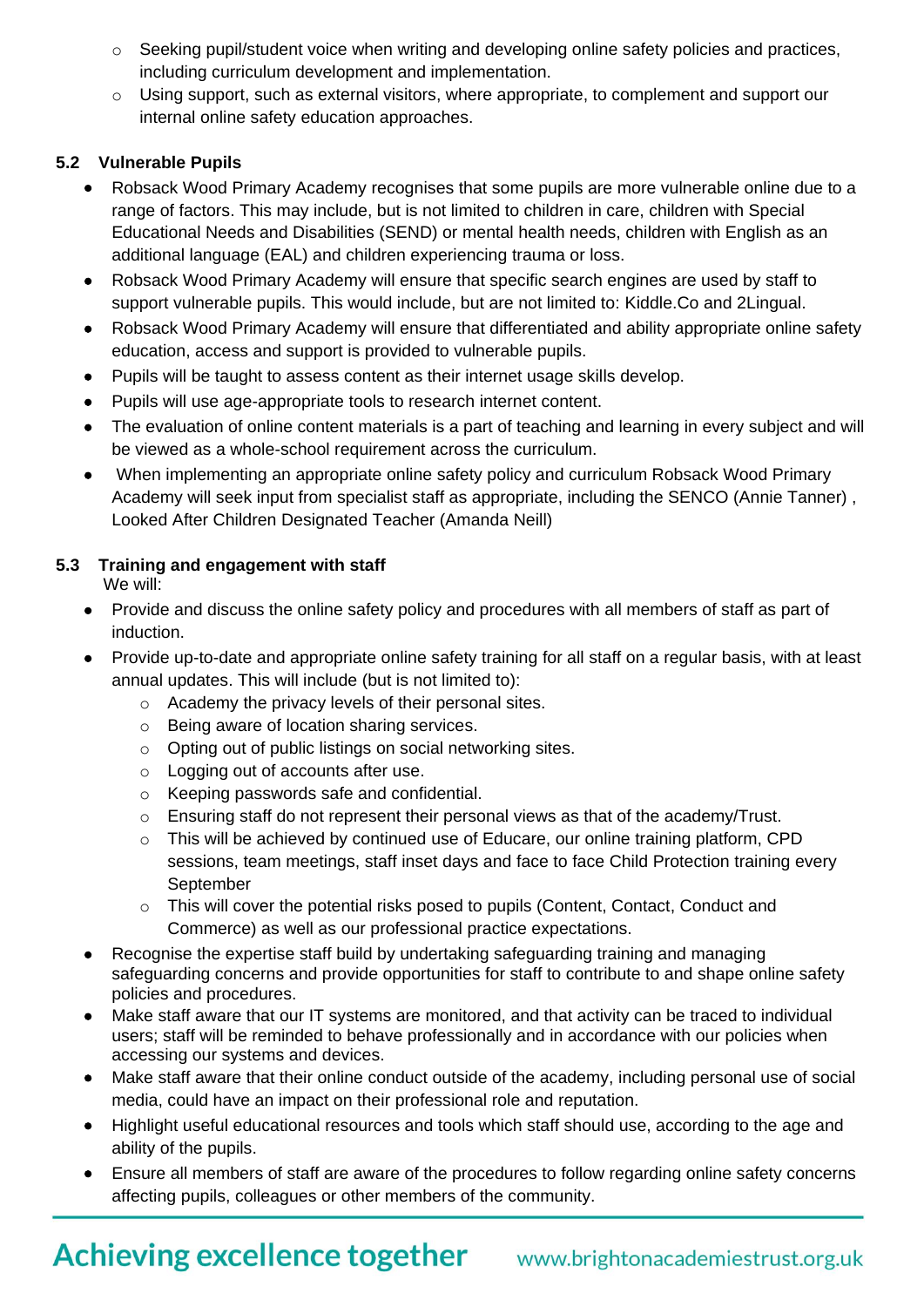# **5.4 Awareness and engagement with parents and carers**

- Robsack Wood Primary Academy recognises that parents and carers have an essential role to play in enabling children and young people to become safe and responsible users of the internet and associated technologies.
- We will build a partnership approach to online safety with parents and carers by:
	- Providing information and guidance on online safety in a variety of formats.
		- This will include offering specific online safety awareness training and highlighting online safety at other events such as parent evenings, transition events, fetes and sports days.
	- $\circ$  Drawing their attention to the online safety policy and expectations in newsletters, letters, our prospectus and on our website.
	- o Requesting that they read online safety information as part of joining our community, for example, within our home school agreement.
	- o Requiring them to read our acceptable use policies and discuss the implications with their children.

# **6. Reducing Online Risks**

- Robsack Wood Primary Academy recognises that the internet is a constantly changing environment with new apps, devices, websites and material emerging at a rapid pace.
- We will:
	- $\circ$  Regularly review the methods used to identify, assess and minimise online risks.
	- $\circ$  Examine emerging technologies for educational benefit and undertake appropriate risk assessments before use in the academy is permitted.
	- $\circ$  Ensure that appropriate filtering and monitoring is in place and take all reasonable precautions to ensure that users can only access appropriate material.
- All members of the community are made aware of our expectations regarding safe and appropriate behaviour online and the importance of not posting any content, comments, images or videos which could cause harm, distress or offence to members of the community. This is clearly outlined in our acceptable use policies and highlighted through a variety of education and training approaches.
- Due to the global and connected nature of the internet, it is not possible to guarantee that unsuitable material cannot be accessed via our computers or devices.

### **7. Safer Use of Technology**

### **7.1 Classroom Use**

- Robsack Wood Primary Academy uses a wide range of technology. This includes access to:
	- o Computers, laptops and other digital devices
	- o Internet which may include search engines and educational websites Power of Reading (CLPE), Espresso, Literacy Shed, BBC Bitesize, Oak Academy, Charanga, Nessy
	- o Learning platform/intranet Purple Mash, Mathletics, Times Tables Rock Stars
	- o Email and Microsoft teams
	- o Games consoles and other games-based technologies
	- o Digital cameras, web cams and video cameras
	- o Interactive whiteboards
- All academy owned devices will be used in accordance with our acceptable use policies and with appropriate safety and security measures in place.
- Members of staff will always evaluate websites, tools and apps fully before use in the classroom or recommending for use at home.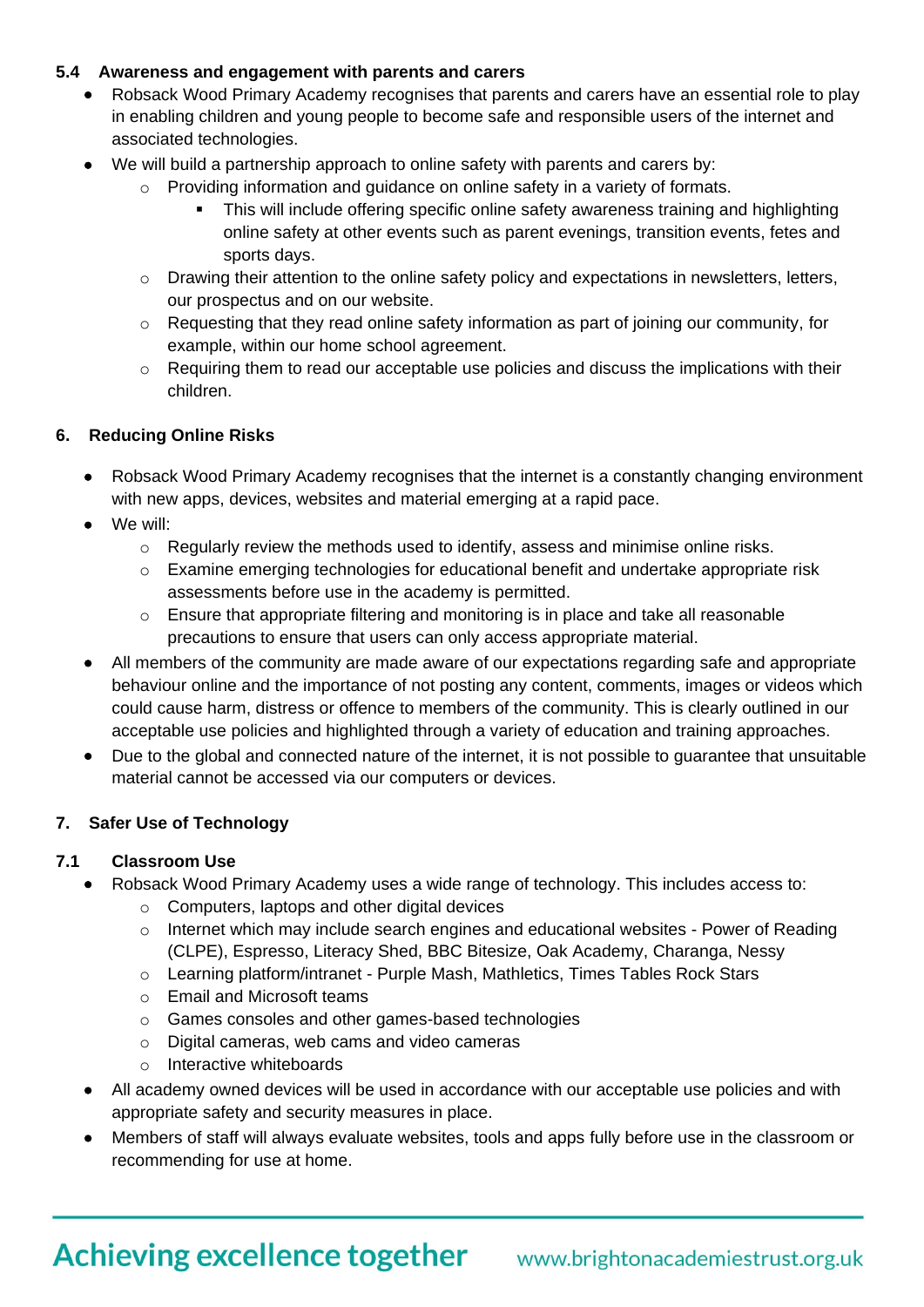- The academy will use age appropriate search tools following an informed risk assessment, to identify which tool best suits the needs of our community.
- We will ensure that the use of internet-derived materials, by staff and pupils complies with copyright law and acknowledge the source of information.
- Supervision of pupils will be appropriate to their age and ability.
	- o **Early Years Foundation Stage and Key Stage 1**
		- Access to the internet will be by adult demonstration, with occasional directly supervised access to specific and approved online materials, which supports the learning outcomes planned for the pupils age and ability.
	- o **Key Stage 2** 
		- Pupils will use age-appropriate search engines and online tools.
		- Pupils will be directed by the teacher to online materials and resources which support the learning outcomes planned for the pupils' age and ability.

### **7.2 Managing Internet Access**

- We will maintain a written record of users who are granted access to our devices and systems.
- All staff, pupils and visitors will read an acceptable use policy before being given access to our computer system, IT resources or internet.

### **7.3 Filtering and Monitoring**

#### **7.3.1 Decision Making**

- The University of Brighton Academies Trust have ensured that our academy has age and ability appropriate filtering and monitoring in place, to limit learner's exposure to online risks.
- The Trust is aware of the need to prevent "over blocking", as that may unreasonably restrict what can be taught, with regards to online activities and safeguarding.
- The decision regarding filtering and monitoring has been informed by a risk assessment, considering our specific needs and circumstances.
- Changes to the filtering and monitoring approach will be risk assessed by staff with educational and technical experience and, where appropriate, with consent from the leadership team; all changes to the filtering policy are logged and recorded.
- The Trust ICT Team will ensure that regular checks are made to ensure that the filtering and monitoring methods are effective and appropriate.
- All members of staff are aware that they cannot rely on filtering and monitoring alone to safeguard pupils; effective classroom management and regular education about safe and responsible use is essential.

### **7.3.2 Filtering**

- Education broadband connectivity is provided through Schools Broadband.
- We use Netsweeper which blocks sites which can be categorised as: pornography, racial hatred, extremism, gaming and sites of an illegal nature.
- The filtering system blocks all sites on the [Internet Watch Foundation](https://www.iwf.org.uk/) (IWF) list.
- The Trust ICT Team works with Netsweeper to ensure that our filtering policy is continually reviewed.
- If pupils discover unsuitable sites, they will be required to:
	- o Turn off monitor/screen and report the concern immediate to a member of staff.
	- o The member of staff will report the concern (including the URL of the site if possible) to the DSL (or deputies) and/or technical staff.
	- o The breach will be recorded and escalated as appropriate.
	- o Parents/carers will be informed of filtering breaches involving their child.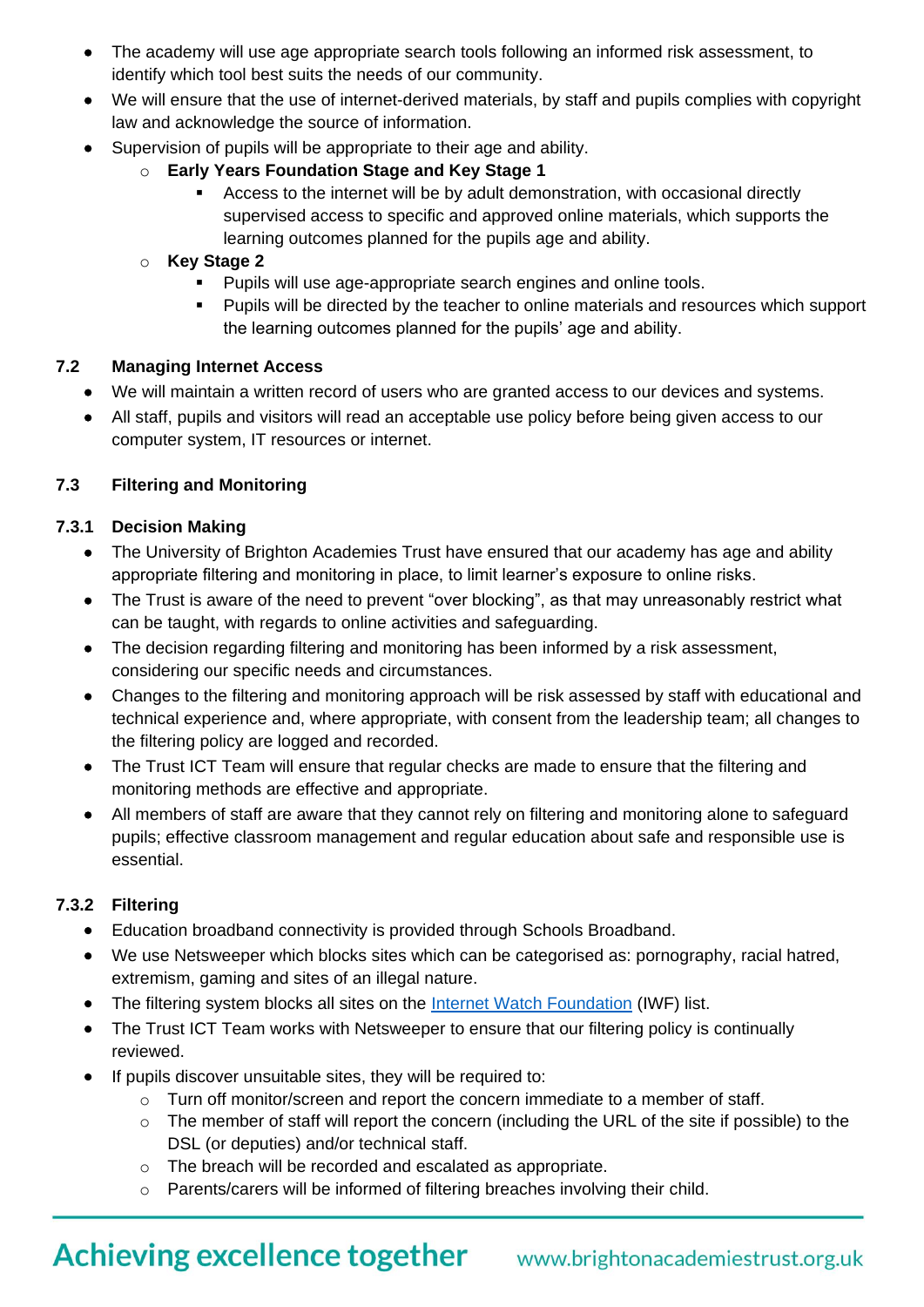• Any material believed to be illegal will be reported immediately to the appropriate agencies, such as the IWF, Sussex Police or CEOP.

# **7.3.3 Monitoring**

- We will appropriately monitor internet use on all academy owned or provided internet enabled devices. This is achieved by:
	- $\circ$  No unsupervised access to the internet with adults present and well place to monitor
	- o Centralised monitoring and alert systems administered by the Trust ICT Team*.*
- If a concern is identified via monitoring we will respond in line with the academy Child Protection and Safeguarding policy
- All users will be informed that use of our systems can be monitored and that all monitoring will be in line with data protection, human rights and privacy legislation.

# **7.4 Managing Personal Data Online**

- Personal data will be recorded, processed, transferred and made available online in accordance with General Data Protection Regulations and Data Protection legislation.
	- $\circ$  Full information can be found in our Data Protection policy on the [Trust website](https://www.brightonacademiestrust.org.uk/key-policies/data-protection-information)

# **7.5 Security and Management of Information Systems**

- We take appropriate steps to ensure the security of our information systems, including:
	- o Virus protection being updated regularly.
	- o Encryption for personal data sent over the Internet or taken off site (such as via portable media storage) or access via appropriate secure remote access systems.
	- $\circ$  Not using portable media without specific permission; portable media will be checked by an anti-virus /malware scan before use.
	- o Not downloading unapproved software to work devices or opening unfamiliar email attachments.
	- o Regularly checking files held on our network,
	- o The appropriate use of user logins and passwords to access our network.
		- Specific user logins and passwords will be enforced for all<sup>1</sup>
	- o All users are expected to log off or lock their screens/devices if systems are unattended.
	- $\circ$  Further information about technical environment safety and security can be found in Acceptable Use policies.
	- o Regular online training in relation to GDPR principles via Educare

# **7.5.1 Password policy**

- All members of staff will have their own unique username and private passwords to access our systems; members of staff are responsible for keeping their password private.
- From Reception, all pupils are provided with a year group username and password to access our systems; pupils are responsible for keeping their password private.
- All pupils are provided with individual passwords for our online learning systems e.g. Purple Mash
- We require all users to:
	- $\circ$  Use strong passwords for access into our system these are a minimum of 10 characters and in line with Microsoft security recommendations
	- o Always keep their password private; users must not share it with others or leave it where others can find it.
	- o Not to login as another user at any time.

### **7.6 Managing the Safety of our Website**

 $1$  this should be in place for all except Early Years and Foundation Stage children and some pupils with SEND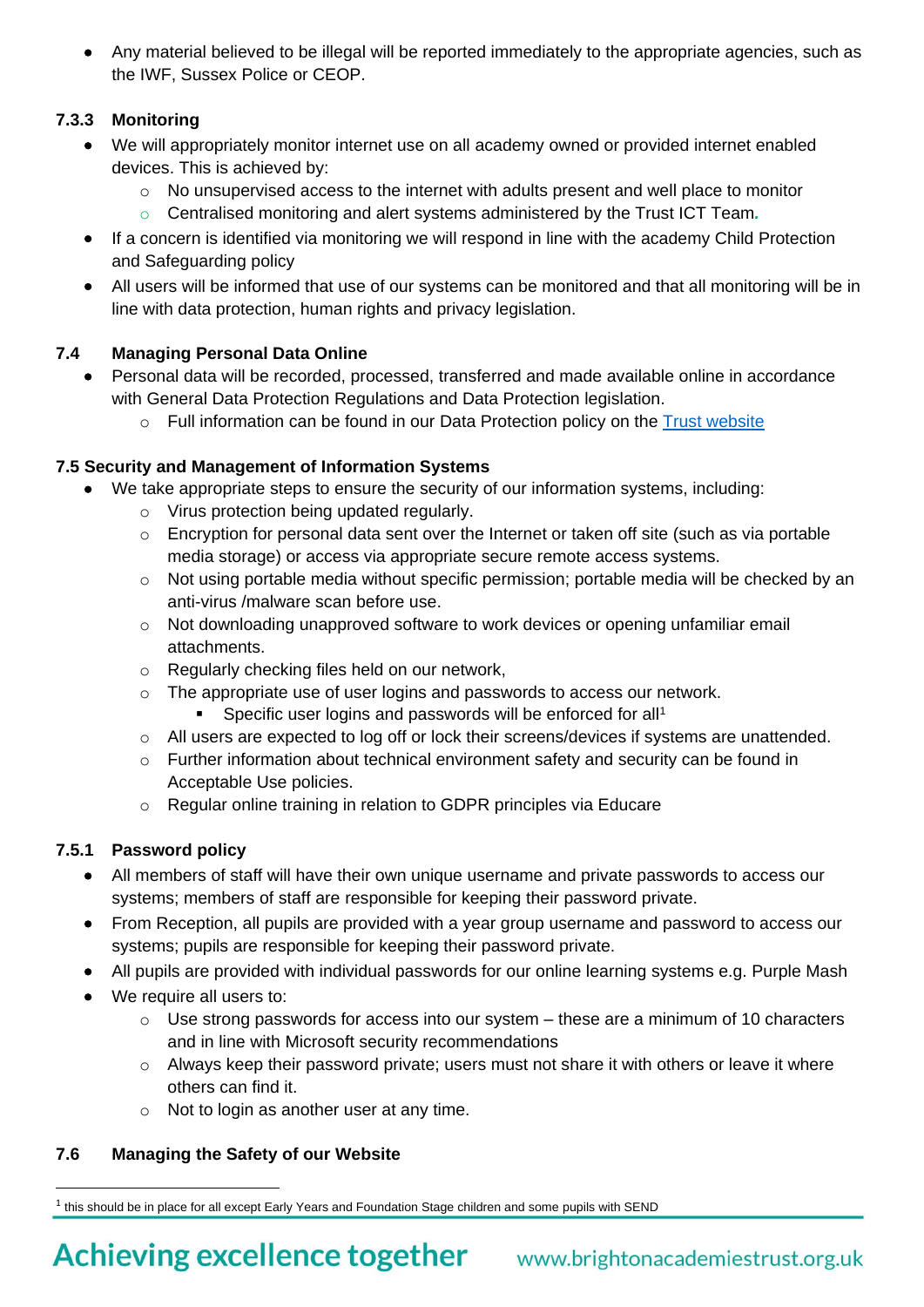- We will ensure that information posted on our website meets the requirements as identified by the Department for Education (DfE).
- We will ensure that our website complies with guidelines for publications including accessibility, data protection, respect for intellectual property rights, privacy policies and copyright.
- Staff or learner's personal information will not be published on our website; the contact details on the website will be our academy address, email and telephone number.
- The administrator account for our website will be secured with an appropriately strong password.
- We will post appropriate information about safeguarding, including online safety, on our website for members of the community.

# **7.7 Publishing Images and Videos Online**

• We will ensure that all images and videos shared online are used in accordance with the associated policies, including (but not limited to) the: Photography and image sharing policy, Data Protection policy, Acceptable Use policies, Staff Code of Conduct, Academy Behaviour and Anti-Bullying policies and Social Media policy.

# **7.8 Managing Email**

- Access to our email systems will always take place in accordance with data protection legislation and in line with other policies, including Acceptable Use policies and the Code of Conduct and academy behaviour policy.
	- o The forwarding of any chain messages/emails is not permitted.
	- o Spam or junk mail will be blocked and reported to the email provider.
	- o Any electronic communication which contains sensitive or personal information will only be sent using secure and encrypted email.
- Members of the community will immediately inform Alex Reed, DSL, if they receive offensive communication, and this will be recorded in our safeguarding files/records.
- Excessive social email use can interfere with teaching and learning and will be restricted; access to external personal email accounts may be blocked on site. Staff are not permitted to access their social media accounts via the academy WIFI.
- We will have a dedicated email for reporting wellbeing and pastoral issues (safeguarding@robsackwoodprimaryacademy.org.uk plus the use of CPOMS. This inbox will be managed by designated and trained staff.

### **7.8.1 Staff email**

- The use of personal email addresses by staff for any official academy business is not permitted.
	- o All members of staff are provided with an email address to use for all official communication.
- Members of staff are encouraged to have an appropriate work life balance when responding to email, especially if communication is taking place between staff, pupils and parents.

# **7.8.2 Pupil email**

- Pupils will use provided email accounts for educational purposes (this is through Purple Mash)
- Pupils will read an acceptable use policy and will receive education regarding safe and appropriate email etiquette before access is permitted.
- Whole-class or group email addresses may be used for communication outside of the academy using the office email account or Purple Mash.

### **7.9 Live Stream Lessons for Remote Learning**

• Live stream is a somewhat broad term and, in some cases, can refer to a platform where the teacher and the children are all linked into a video call/conference and see one another. In other cases, it may refer to a live broadcast, where only the teacher, or whoever is providing the content,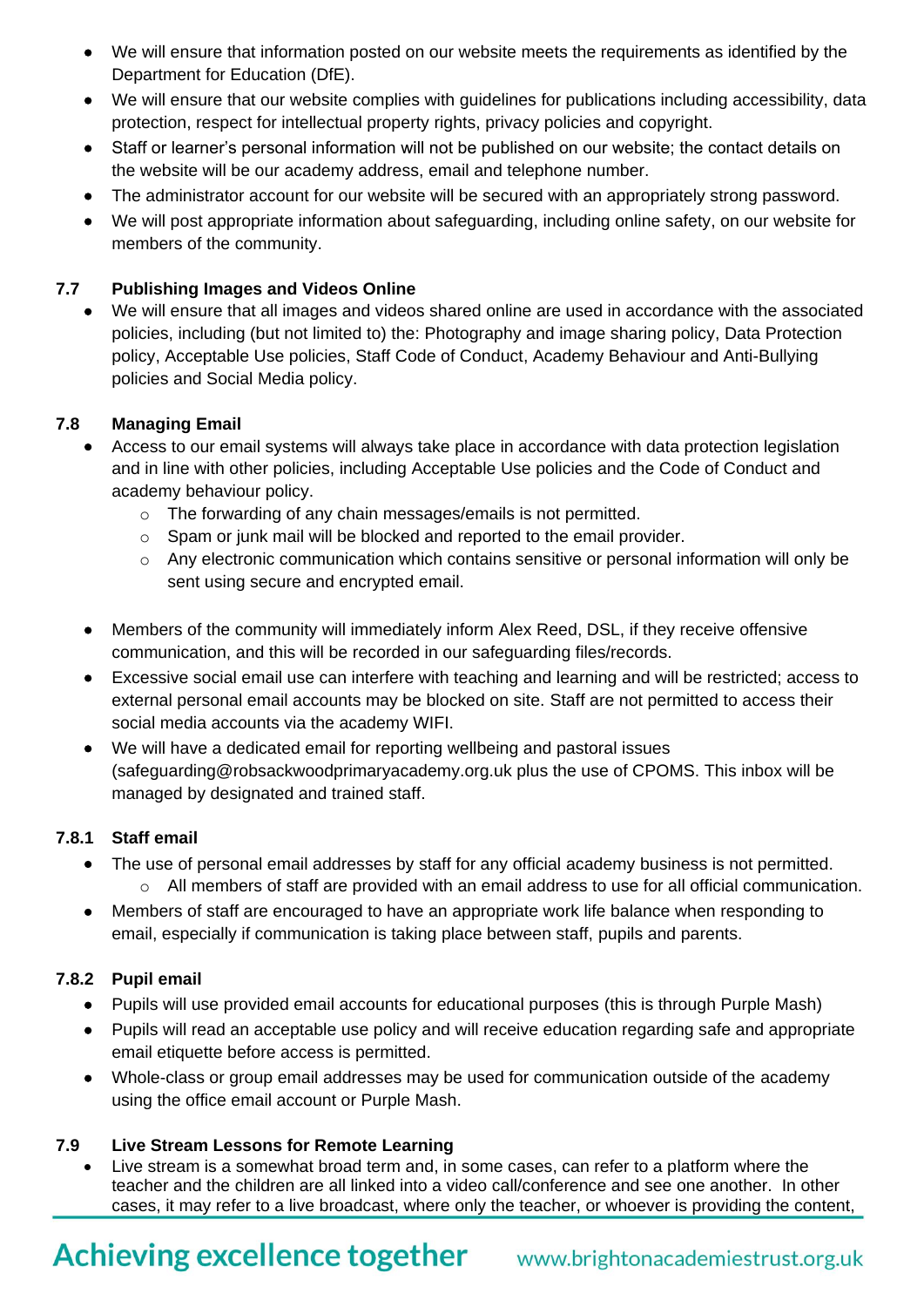is visible and the children are viewing the content, without being seen themselves. In the latter example, although not linked into the broadcast with their images, the children may be able to interact through a live chat function and it is this type of platform that will be used in the academy.

- When planning the use of live stream platforms within remote learning our academy will:
	- $\circ$  Consider whether the technology is available to children/families and make alternative arrangements for provision where necessary.
	- o Ensure that staff are trained to use the technology.
	- o Ensure that children's behaviour/interactions are managed in line with the expectations of the academy behaviour policy.
	- o Risk assess the platform being used and consider whether there are functions, such as live chat, pupil's use of video camera, or the recording of the session, which need to be disabled or which require further measures to support their appropriate use.

Protocols for the use of live streaming are included in the Trust Acceptable Use policies for pupils and staff.

#### **7.10 Live Stream from other providers**

- When directing learners to any content from other providers, its suitability and appropriateness will be checked.
- Where that content may be live streamed, the safeguarding aspect of how that content is being delivered will be considered e.g. how children are able to interact, how is content and interactions being monitored/moderated etc?
- For one off live stream events, the content will be monitored by a member of staff along with the interactions/behaviour of the learners taking part.
- When/if multiple sessions are being run at various times during the academy day, academy leaders will check that they are satisfied with the safeguarding policy of the provider(s) and, then, monitor some sessions to check they are in accordance with the policy.

### **7.11 Using video calls for 1:1 sessions with children**

- The academy may consider using 1:1 video call sessions to support interventions with children such as mental health support or counselling.
- These sessions will only be provided where they have been risk assessed and approved by SLT and parental consent given.
- Where the communication with an individual child does not require the confidentiality of a counselling session, there will be two adults involved; this will provide a safeguard for the adults and the children.
- These two adults will either be physically in the same room, with the second member of staff being referenced to the child so that they are aware, or, where staff are working remotely, they will both be within the virtual room of the meeting.
- In either case both adults will be present before the child is admitted to the online session.

### **7.12 Management of Learning Platforms**

- Robsack Wood Primary Academy uses Purple Mash as its official learning platform.
- Leaders and staff will regularly monitor the usage of the Learning Platform (LP), including message/communication tools and publishing facilities.
- Only current members of staff, pupils and parents will have access to the LP.
- When staff and/or pupils leave the academy, their account will be disabled or transferred to their new establishment.
- Pupils and staff will be advised about acceptable conduct and use when using the LP.
- All users will be mindful of copyright and will only upload appropriate content onto the LP.
- Any concerns about content on the LP will be recorded and dealt with in the following ways:
	- $\circ$  The user will be asked to remove any material deemed to be inappropriate or offensive.
	- $\circ$  If the user does not comply, the material will be removed by the site administrator.
	- o Access to the LP for the user may be suspended.
	- o The user will need to discuss the issues with a member of leadership before reinstatement.
	- o A learner's parents/carers may be informed.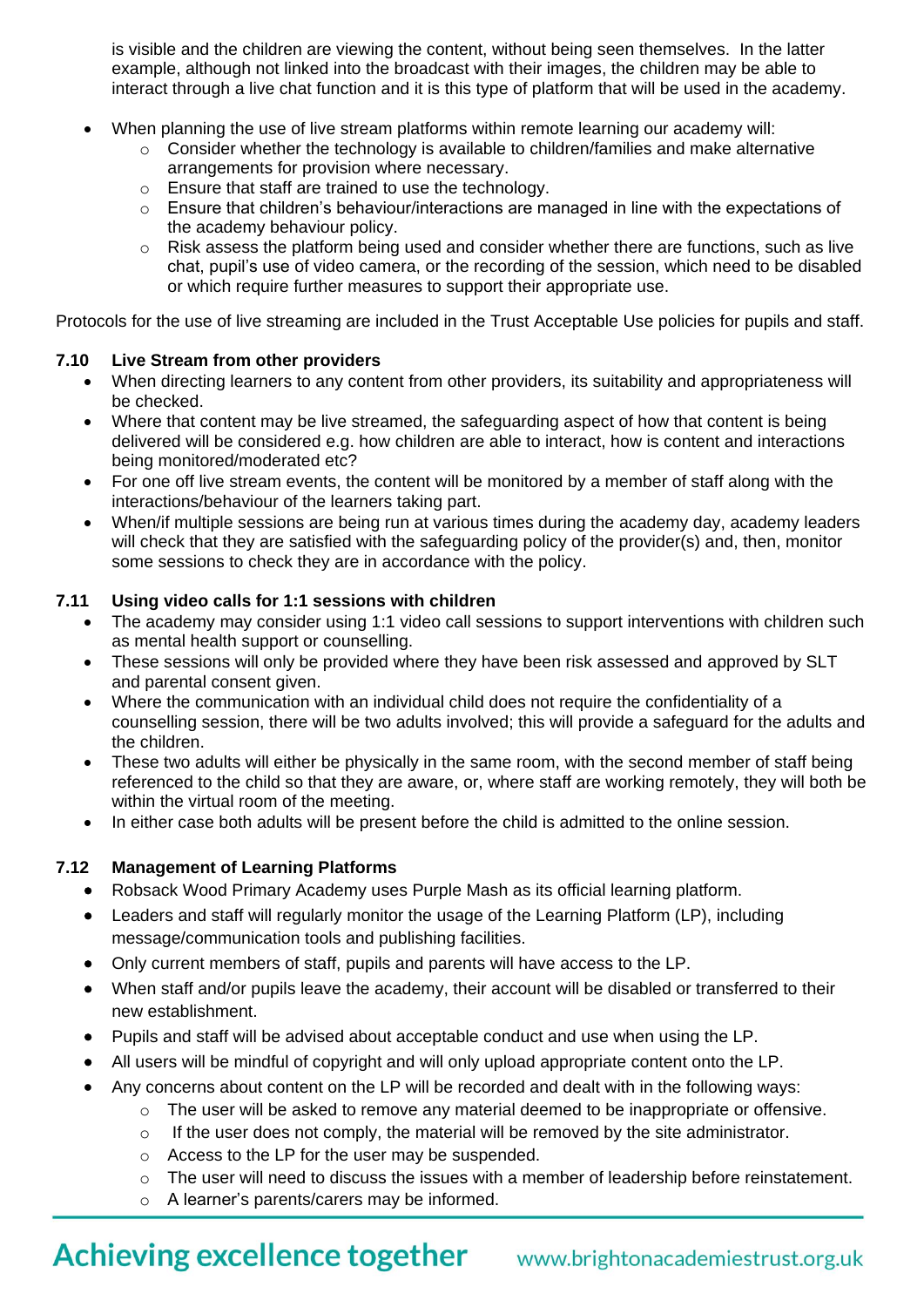- o If the content is illegal, we will respond in line with existing child protection procedures.
- Pupils may require editorial approval from a member of staff. This may be given to the learner to fulfil a specific aim and may have a limited time frame.
- A visitor may be invited onto the LP by a member of the leadership; in this instance, there may be an agreed focus or a limited time slot.

# **7.13 Management of Applications (apps) used to Record Children's Progress**

- We use Target Tracker/Phonics Tracker to track pupils progress and share appropriate information with parents and carers.
- The Principal is ultimately responsible for the security of any data or images held of children. As such, they will ensure that the use of tracking systems is appropriately risk assessed prior to use, and that they are used in accordance with data protection legislation, including the General Data Protection Regulations (GDPR) and Data Protection legislation.
- To safeguard learner's data:
	- $\circ$  Only learner issued devices will be used for apps that record and store pupils' personal details, attainment or photographs.
	- $\circ$  Personal staff mobile phones or devices will not be used to access or upload content to any apps which record and store pupils' personal details, attainment or images.
	- o Devices will be appropriately encrypted if taken off site, to reduce the risk of a data security breach, in the event of loss or theft.
	- $\circ$  All users will be advised regarding safety measures, such as using strong passwords and logging out of systems.
	- $\circ$  Parents and carers will be informed of the expectations regarding safe and appropriate use, prior to being given access; for example, not sharing passwords or images.

### **8. Social Media**

Detailed information regarding the use of Social Media can be found in Acceptable Use policies, Staff Code of Conduct and the Social Media policy

# **9. Use of Personal Devices and Mobile Phones**

• Robsack Wood Primary Academy recognises that personal communication through mobile technologies is an accepted part of everyday life for pupils, staff and parents/carers, but technologies need to be used safely and appropriately within the academy so personal devices should never be used in areas where pupils are present.

### **9.1 Expectations**

- All use of personal devices (including but not limited to; tablets, games consoles and 'smart' watches) and mobile phones will take place in accordance with the law and other appropriate policies, such as preventing bullying, behaviour for learning and child protection.
- Electronic devices of any kind that are brought onto site are the responsibility of the user.
	- o All members of Robsack Wood Primary Academy community are advised to take steps to protect their mobile phones or devices from loss, theft or damage; we accept no responsibility for the loss, theft or damage of such items on our premises.
	- $\circ$  All members of Robsack Wood Primary Academy community are advised to use passwords/pin numbers to ensure that unauthorised calls or actions cannot be made on their phones or devices; passwords and pin numbers should be kept confidential and mobile phones and personal devices should not be shared.
- Mobile phones and personal devices are not permitted to be used in specific areas within the site such as classrooms and corridors.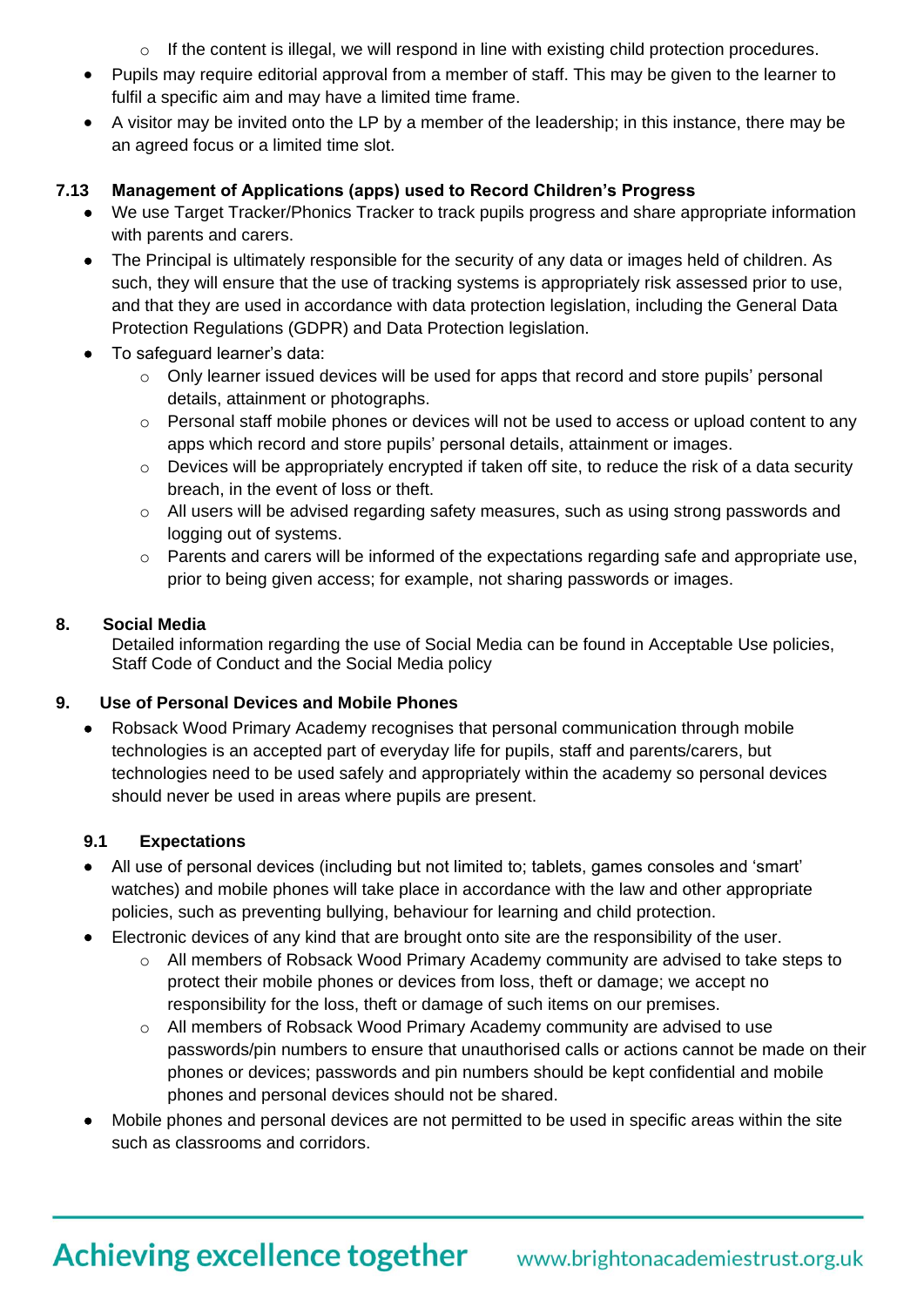- The sending of abusive or inappropriate messages or content via mobile phones or personal devices is forbidden by any member of the community; any breaches will be dealt with as part of our behaviour policy.
- All members of Robsack Wood Primary Academy community are advised to ensure that their mobile phones and personal devices do not contain any content which may be offensive, derogatory or would otherwise contravene our behaviour or child protection policies.
- Further information on the use of personal devices is available in Acceptable Use policies, the Academy behaviour for Learning policy and the Staff Code of Conduct.

#### **9.5 Officially provided mobile phones and devices**

- Members of staff will be issued with a work phone number and email address, where contact with pupils or parents/ carers is required.
- Academy mobile phones and devices will be suitably protected via a passcode/password/pin and must only be accessed or used by members of staff.
- Academy mobile phones and devices will always be used in accordance with the acceptable use policy and other relevant policies.

#### **10. Responding to Online Safety Incidents and Concerns**

• All members of the community will be made aware of the reporting procedure for online safety concerns, including, but not limited to, breaches of filtering, youth produced sexual imagery (sharing of nudes or semi-nudes/sexting), cyberbullying and illegal content. Detailed information can be found in the Academy Child Protection and safeguarding policy and procedure.

#### **11. Procedures for Responding to Specific Online Incidents or Concerns**

#### **11.1 Online Sexual Violence and Sexual Harassment between Children**

- Our academy has accessed and understood sexual violence and sexual harassment between children in schools and colleges (2021) guidance and part 5 of Keeping Children Safe in Education September 2021.
- Robsack Wood Primary Academy recognises that sexual violence and sexual harassment between children can take place online and our staff will maintain an attitude of 'it could happen here'. Examples may include; non-consensual sharing of nudes and semi-nudes images and videos, sharing of unwanted explicit content, upskirting, sexualised online bullying, online coercion and threats, unwanted sexual comments and messages on social media, and online sexual exploitation.
	- $\circ$  Full details of how we will respond to concerns relating to sexual violence and sexual harassment between children can be found within our child protection and anti-bullying policy.
- Robsack Wood Primary Academy recognises that internet brings the potential for the impact of any sexual violence and sexual harassment concerns to extend further than the local community, and for a victim or alleged perpetrator to become marginalised and excluded by online communities.
- Robsack Wood Primary Academy also recognises the potential for repeat victimisation in the future if abusive content continues to exist somewhere online.
- Robsack Wood Primary Academy will ensure that all members of the community are made aware of the potential social, psychological and criminal consequences of online sexual violence and sexual harassment between children by implementing a range of age and ability appropriate educational methods as part of our PSHE and RSE curriculum.
- We will ensure that all members of the community are aware of sources of support regarding online sexual violence and sexual harassment between children.
- We will respond to concerns regarding online sexual violence and sexual harassment between children, regardless of whether the incident took place on our premises or using our equipment.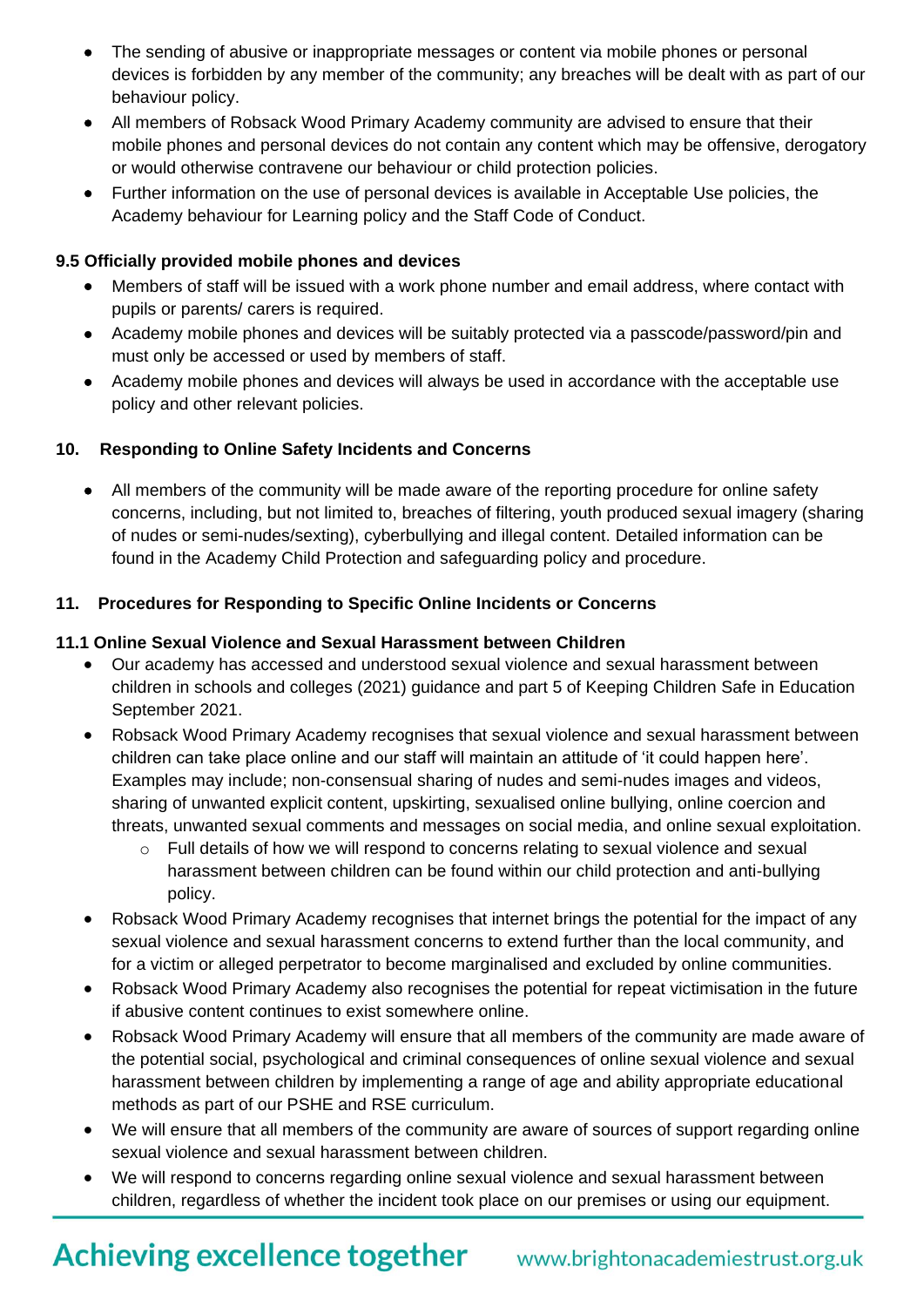- If made aware of online sexual violence and sexual harassment, we will:
	- o Immediately notify the DSL (or deputy) and act in accordance with our child protection and anti-bullying policies.
	- o If content is contained on learners electronic devices, they will be managed in accordance with the DfE ['searching screening and confiscation'](https://www.gov.uk/government/publications/searching-screening-and-confiscation) advice.
	- $\circ$  Provide the necessary safeguards and support for all learners involved, such as offering specific advice on blocking, reporting and removing online content, as well as providing appropriate counselling/pastoral support.
	- o Implement appropriate sanctions in accordance with our behaviour for learning policy.
	- o Inform parents and carers, if appropriate, about the incident and how it is being managed.
	- o If appropriate, make a referral to partner agencies, such as Children's Social Care and/or the Police.
	- o If the concern involves children and young people at a different educational academy, work in partnership with other DSLs to ensure appropriate safeguarding action is taken in the wider local community.
		- If a criminal offence has been committed, the DSL (or deputy) will discuss this with Sussex Police first to ensure that investigations are not compromised.
	- $\circ$  Review the handling of any incidents to ensure that best practice was implemented, and policies/procedures are appropriate.

### **11.2 Youth Produced Sexual Imagery ('Sharing nudes and semi nudes')**

- Robsack Wood Primary Academy recognises youth produced sexual imagery (known as "sharing nudes and semi nudes") as a safeguarding issue; all concerns will be reported to and dealt with by the DSL (or deputy).
- We will follow the advice as set out in the non-statutory UK Council for Internet Safety (UKCIS), Sharing nudes and [semi-nudes:](https://www.gov.uk/government/publications/sharing-nudes-and-semi-nudes-advice-for-education-settings-working-with-children-and-young-people) advice for education settings working with children and young [people,](https://www.gov.uk/government/publications/sharing-nudes-and-semi-nudes-advice-for-education-settings-working-with-children-and-young-people).
- Robsack Wood Primary Academy will ensure that all members of the community are made aware of the potential social, psychological and criminal consequences of sharing nudes and semi nudes (or sexting) by implementing preventative approaches, via a range of age and ability appropriate educational methods.
- We will ensure that all members of the community are aware of sources of support regarding youth produced sexual imagery.
- We will respond to concerns regarding youth produced sexual imagery, regardless of whether the incident took place on/off site or using academy provided or personal equipment.
- We will not:
	- o View any images suspected of being youth produced sexual imagery, unless there is a clear need or reason to do so in order to safeguard the child or young person. If it is necessary to view the image(s) in order to safeguard the child or young person, the image will only be viewed by the DSL (or deputy DSL) and their justification for viewing the image will be clearly documented.– **in most cases, images or videos should not be viewed**
	- $\circ$  Send, share, save or make copies of content suspected to be an indecent image of a child (i.e. youth produced sexual imagery) and will not allow or request learners to do so.
- If made aware of an incident involving the creation or distribution of youth produced sexual imagery, we will:
	- o Act in accordance with our child protection policies and the relevant East Sussex Safeguarding Child Partnership's procedures.
	- o Ensure the DSL (or deputy) responds in line with the UK Council for Internet Safety (UKCIS), Sharing nudes and [semi-nudes:](https://www.gov.uk/government/publications/sharing-nudes-and-semi-nudes-advice-for-education-settings-working-with-children-and-young-people) advice for education settings working with children and young [people,](https://www.gov.uk/government/publications/sharing-nudes-and-semi-nudes-advice-for-education-settings-working-with-children-and-young-people) guidance.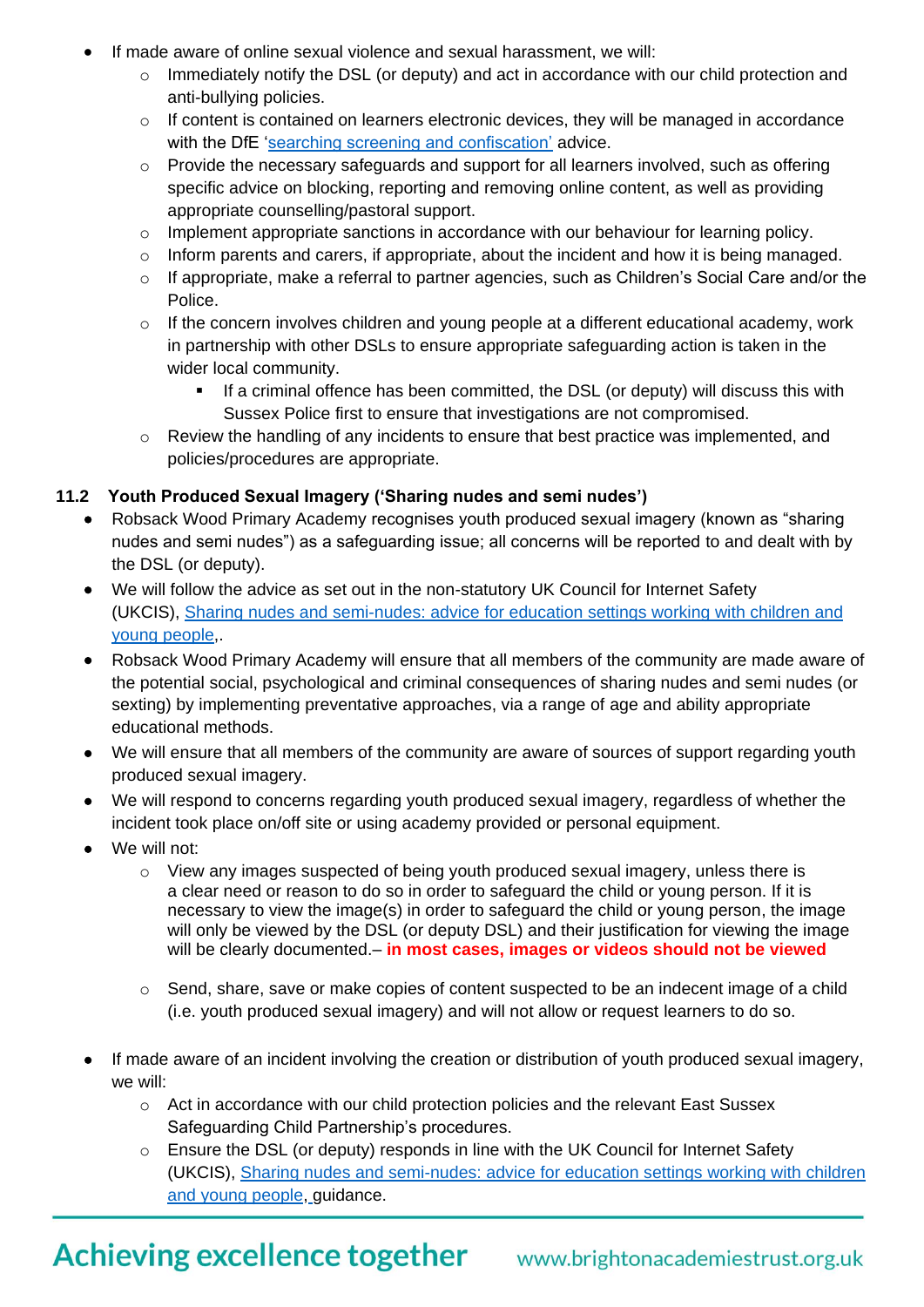- o Store the device securely.
	- If an indecent image has been taken or shared on our network or devices, we will act to block access to all users and isolate the image.
- $\circ$  Carry out a risk assessment which considers any vulnerability of learners involved; including carrying out relevant checks with other agencies.
- $\circ$  Inform parents and carers, if appropriate, about the incident and how it is being managed.
- $\circ$  Make a referral to Children's Social Care and/or the Police, as appropriate.
- o Provide the necessary safeguards and support for learners, such as offering counselling or pastoral support.
- $\circ$  Implement appropriate sanctions in accordance with our behaviour policy but taking care not to further traumatise victims where possible.
- o Consider the deletion of images in accordance with the UK Council for Internet Safety (UKCIS), Sharing nudes and [semi-nudes:](https://www.gov.uk/government/publications/sharing-nudes-and-semi-nudes-advice-for-education-settings-working-with-children-and-young-people) advice for education settings working with children and young [people](https://www.gov.uk/government/publications/sharing-nudes-and-semi-nudes-advice-for-education-settings-working-with-children-and-young-people) guidance.
	- Images will only be deleted once the DSL has confirmed that other agencies do not need to be involved; and are sure that to do so would not place a child at risk or compromise an investigation.
- $\circ$  Review the handling of any incidents to ensure that best practice was implemented; the leadership team will also review and update any management procedures, where necessary.

# **11.3 Online Child Sexual Abuse and Exploitation (including child criminal exploitation and County Lines)**

- Robsack Wood Primary Academy will ensure that all members of the community are aware of online child sexual abuse including exploitation and grooming, the consequences, possible approaches which may be employed by offenders to target children and how to respond to concerns.
- Robsack Wood Primary Academy recognises online child sexual abuse and exploitation (including criminal exploitation) as a safeguarding issue and, as such, all concerns will be reported to and dealt with by the DSL (or deputy).
- We will implement preventative approaches for online child sexual abuse and exploitation (including criminal exploitation) via a range of age and ability appropriate education for learners, staff and parents/carers.
- We will ensure that all members of the community are aware of the support available regarding online child sexual abuse and exploitation (including criminal exploitation), both locally and nationally.
- If made aware of incident involving online child sexual abuse and exploitation (including criminal exploitation), we will:
	- o Act in accordance with our child protection policies and the relevant East Sussex Safeguarding Child Partnership's procedures.
	- o If appropriate, store any devices involved securely.
	- o Make a referral to Children's Social Care (if required/ appropriate) and immediately inform the police via 101 (or 999 if a child is at immediate risk)
	- $\circ$  Carry out a risk assessment which considers any vulnerabilities of pupil(s) involved (including carrying out relevant checks with other agencies).
	- o Inform parents/carers about the incident and how it is being managed.
	- $\circ$  Provide the necessary safeguards and support for learners, such as, offering counselling or pastoral support.
	- $\circ$  Review the handling of any incidents to ensure that best practice is implemented; leadership team will review and update any management procedures, where necessary.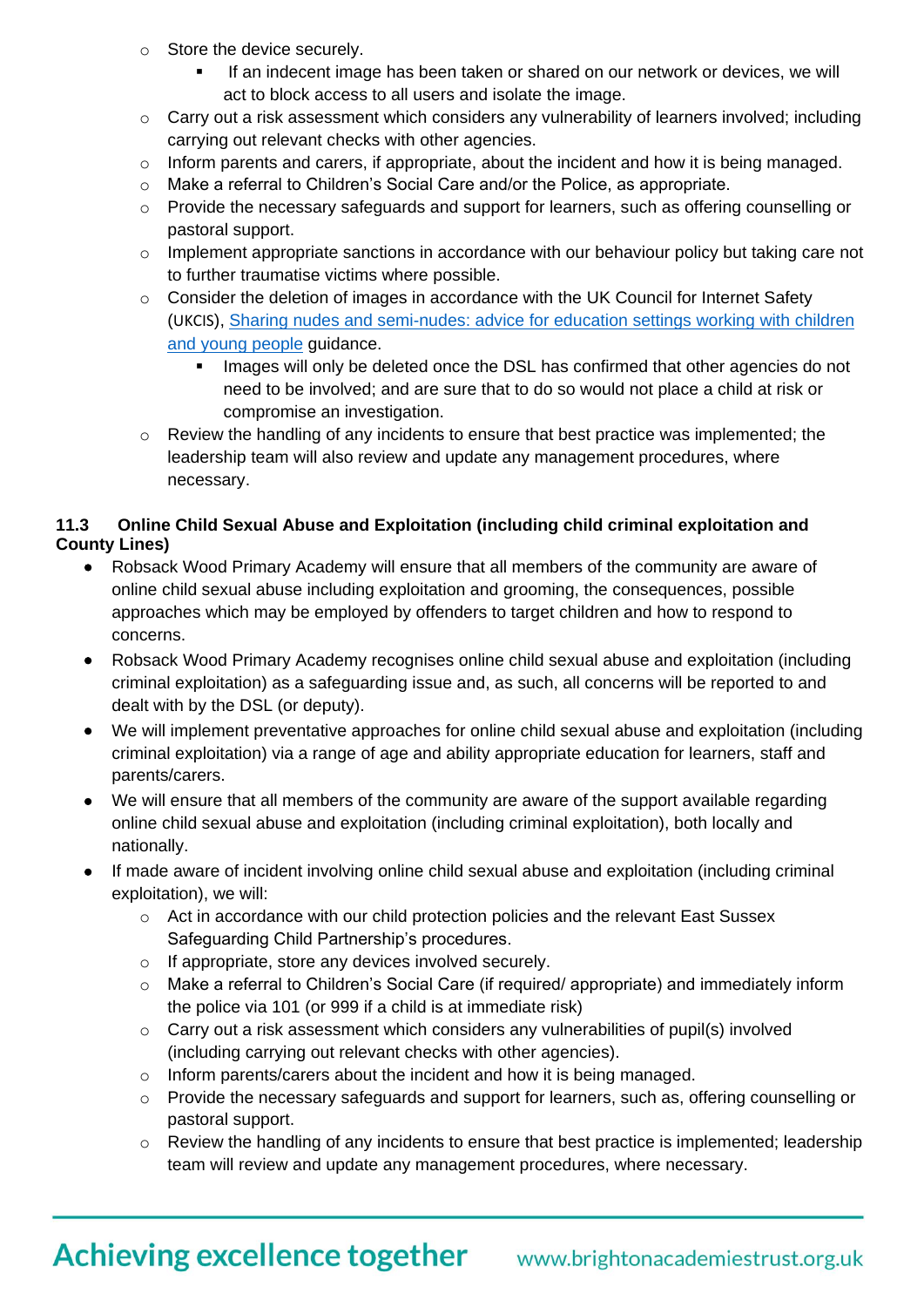- We will respond to concerns regarding online child sexual abuse and exploitation (including criminal exploitation), regardless of whether the incident took place on our premises or using academy provided or personal equipment.
- If we are unclear whether a criminal offence has been committed, the DSL (or deputy) will obtain advice immediately through the Standards and Learning Effectiveness Service and/or Police.
- If learners at other academies are believed to have been targeted, the DSL (or deputy) will contact the Police.

# **11.4 Indecent Images of Children (IIOC)**

- Robsack Wood Primary Academy will ensure that all members of the community are made aware of the possible consequences of accessing Indecent Images of Children (IIOC).
- We will respond to concerns regarding IIOC on our equipment and/or personal equipment, even if access took place off site.
- We will seek to prevent accidental access to IIOC by using an internet Service provider (ISP) which subscribes to the Internet Watch Foundation block list and by implementing appropriate filtering, firewalls and anti-spam software.
- If we are unclear if a criminal offence has been committed, the DSL (or deputy) will obtain advice immediately through the Police and/or the Standards and Learning Effectiveness Service.
- If made aware of IIOC, we will:
	- $\circ$  Act in accordance with our child protection policy and the relevant East Sussex Safeguarding Child Partnership's procedures.
	- o Store any devices involved securely.
	- $\circ$  Immediately inform appropriate organisations, such as the Internet Watch Foundation (IWF), Sussex police or the LADO.
- If made aware that a member of staff or a learner has been inadvertently exposed to indecent images of children, we will:
	- o Ensure that the DSL (or deputy DSL) is informed.
	- o Ensure that the URLs (webpage addresses) which contain the suspect images are reported to the Internet Watch Foundation via [www.iwf.org.uk](https://www.iwf.org.uk/) .
	- $\circ$  Ensure that any copies that exist of the image, for example in emails, are deleted.
	- o Report concerns, as appropriate to parents and carers.
- If made aware that indecent images of children have been found on the academy provided devices, we will:
	- o Ensure that the DSL (or deputy DSL) is informed.
	- $\circ$  Ensure that the URLs (webpage addresses) which contain the suspect images are reported to the Internet Watch Foundation via [www.iwf.org.uk](https://www.iwf.org.uk/) .
	- o Ensure that any copies that exist of the image, for example in emails, are deleted.
	- $\circ$  Inform the police via 101 (999 if there is an immediate risk of harm) and children's social services (as appropriate).
	- $\circ$  Only store copies of images (securely, where no one else has access to them and delete all other copies) at the request of the police only.
	- o Report concerns, as appropriate to parents and carers.
- If made aware that a member of staff is in possession of indecent images of children on academy provided devices, we will:
	- o Ensure that the Principal is informed in line with our managing allegations against staff policy.
	- o Inform the Local Authority Designated Officer (LADO) and other relevant organisations in accordance with our managing allegations against staff policy.
	- o Quarantine any devices until police advice has been sought.

# **11.5 Cyberbullying**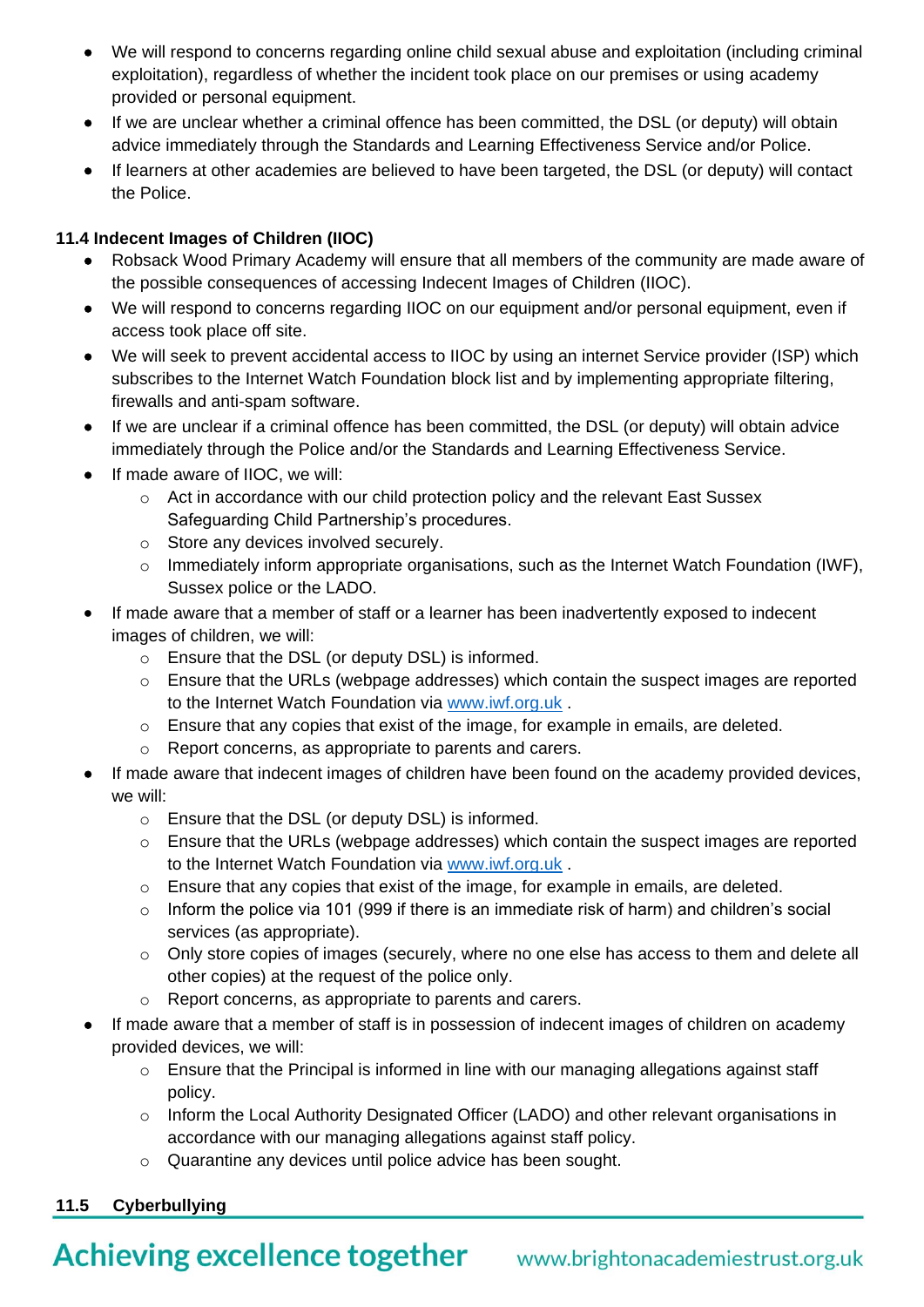- All staff at Robsack Wood Primary Academy understand that children are capable of abusing their peers online. Cyberbullying, along with all other forms of bullying, will not be tolerated here.
- Full details of how we will respond to cyberbullying are set out in our preventing bullying policy (on our website)

### **11.6 Cybercrime**

- Robsack Wood Primary Academy will ensure that all members of the community are aware that children with particular skill and interest in computing and technology may inadvertently or deliberately stray into cyber-dependent crime.
- If there are concerns about a child in this area, the designated safeguarding lead (or a deputy), will consider referring into the Cyber Choices programme.
- We will seek advice from Cyber Choices, 'NPCC- When to call the Police' and National Cyber
- Security Centre.

# **11.7 Online Hate**

- Online hate content, directed towards or posted by, specific members of the community will not be tolerated at Robsack Wood Primary Academy and will be responded to in line with existing policies, including anti-bullying and behaviour.
- All members of the community will be advised to report online hate in accordance with relevant policies and procedures.
- The Police will be contacted if a criminal offence is suspected.
- If we are unclear on how to respond, or whether a criminal offence has been committed, the DSL (or deputy DSL) will obtain advice through the Standards and Learning Effectiveness Service and/or Sussex Police.

### **11.8 Online Radicalisation and Extremism**

- Robsack Wood Primary Academy will ensure that all members of the community are made aware of the role of the internet as a tool for radicalisation
- We will take all reasonable precautions to ensure that learners and staff are safe from terrorist and extremist material when accessing the internet on site.
- If we are concerned that a child or parent/carer may be at risk of radicalisation online, the DSL (or deputy DSL) will be informed immediately, and action will be taken in line with our child protection policy.
- If we are concerned that member of staff may be at risk of radicalisation online, the Principal will be informed immediately, and action will be taken in line with the child protection and allegations policies.

### **12. Useful Links**

### **Pan-Sussex Safeguarding Children Partnership**

• www[.sussexchildprotection.procedures.org.uk/](https://sussexchildprotection.procedures.org.uk/)

### **Sussex Police:**

### [www.sussex.police.uk](http://www.sussex.police.uk/)

For non-urgent Police contact 101 or 01273 470101 If you think the child is in immediate danger, you should call the police on 999.

### **National Links and Resources for Educational academys**

- CEOP:
	- o [www.thinkuknow.co.uk](http://www.thinkuknow.co.uk/)
	- o [www.ceop.police.uk](http://www.ceop.police.uk/)
- Childnet: [www.childnet.com](http://www.childnet.com/)